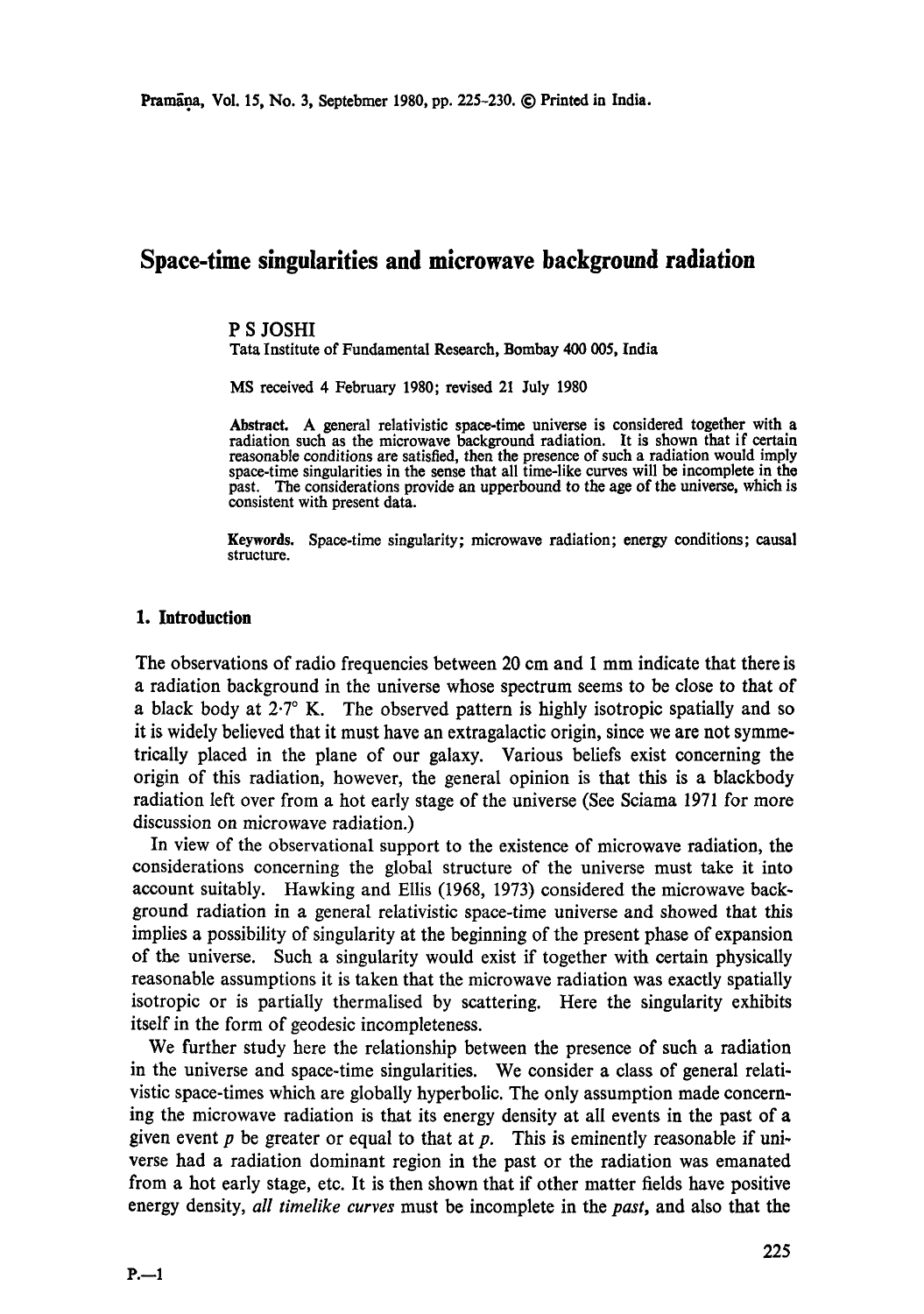proper time lengths of all past-directed timelike curves from an event are finitely bounded. This implies an upperbound to the age of the universe, which is consistent with the present data.

§2 discusses certain topics concerning the structure of space-time which are required here. The energy conditions on the space-time are set in §3. The theorem is proved in §4, and the final section obtains an upperbound to the age of the universe as implied by the theorem.

## **2. Causal structure and conjugate points**

In the course of the recent developments in space-time physics, the global structure of the space-time has been analysed in detail. The general relativistic model for the physical universe is a space-time  $M$  which is a four-dimensional real differentiable manifold with a globally defined metric tensor on it and which is time and space orientable. The causal future of any event  $p$  is defined as the set of all events  $q$  such that there is a future directed nonspacelike curve from  $p$  to  $q$ ; and is denoted by  $J^+(p)$ . The set  $J^-(p)$  can be defined similarly. An important global axiom on a spacetime is global hyperbolicity. M is said to be globally hyperbolic if for all  $p, q \in M$ ,  $J^+(p) \cap J^-(q)$  is compact in the natural manifold topology on M, and if M is causal i.e. it does not contain closed nonspacelike curves. (For more details on causal structure and global axioms, we refer to Hawking and Ellis 1973).

Now the normal matter content (i.e. matter with positive energy density) of the space-time influences its causal structure, it focusses the geodesics into pairs of focal points, called conjugate points. We shall make here some remarks concerning the occurrence of conjugate points along a nonspacelike geodesic. Points  $p, q \in \gamma(t)$ are said to be conjugate along  $\gamma(t)$  if the expansion of the geodesic congruence containing  $\gamma(t)$  becomes infinite at p and q. This expansion  $\theta$  satisfies the Raychaudhuri equation

$$
d\theta/dt = - R_{ij} V^i V^j - 2\sigma^2 - \frac{1}{n} \theta^2,
$$
 (1)

where  $V^i$  is the tangent vector to the geodesic, t is the parameter,  $n = 3$  for timelike geodesics and  $n = 2$  for null geodesics. Now if one chooses a function y by  $\theta = 1/y$  $dy/dt$ , then two points p and q are conjugate if and only if  $y=0$  at p and q (Hawking and Ellis 1973, p. 97). Tipler (1976) substituted  $z^n = y$ , thus defining a new function z. Then (1) becomes

$$
(d^2z/dt^2) + H(t)z = 0, \t\t(2)
$$

where

$$
H(t) = \frac{1}{n} (R_{ij} V^i V^j + 2\sigma^2).
$$

Then obtaining the conjugate points along  $y(t)$  is equivalent to finding out the zeros of a solution of (2). We shall make use of the following sufficient condition for the occurrence of zeros in a solution to equation (2) (Hille 1969, p. 376):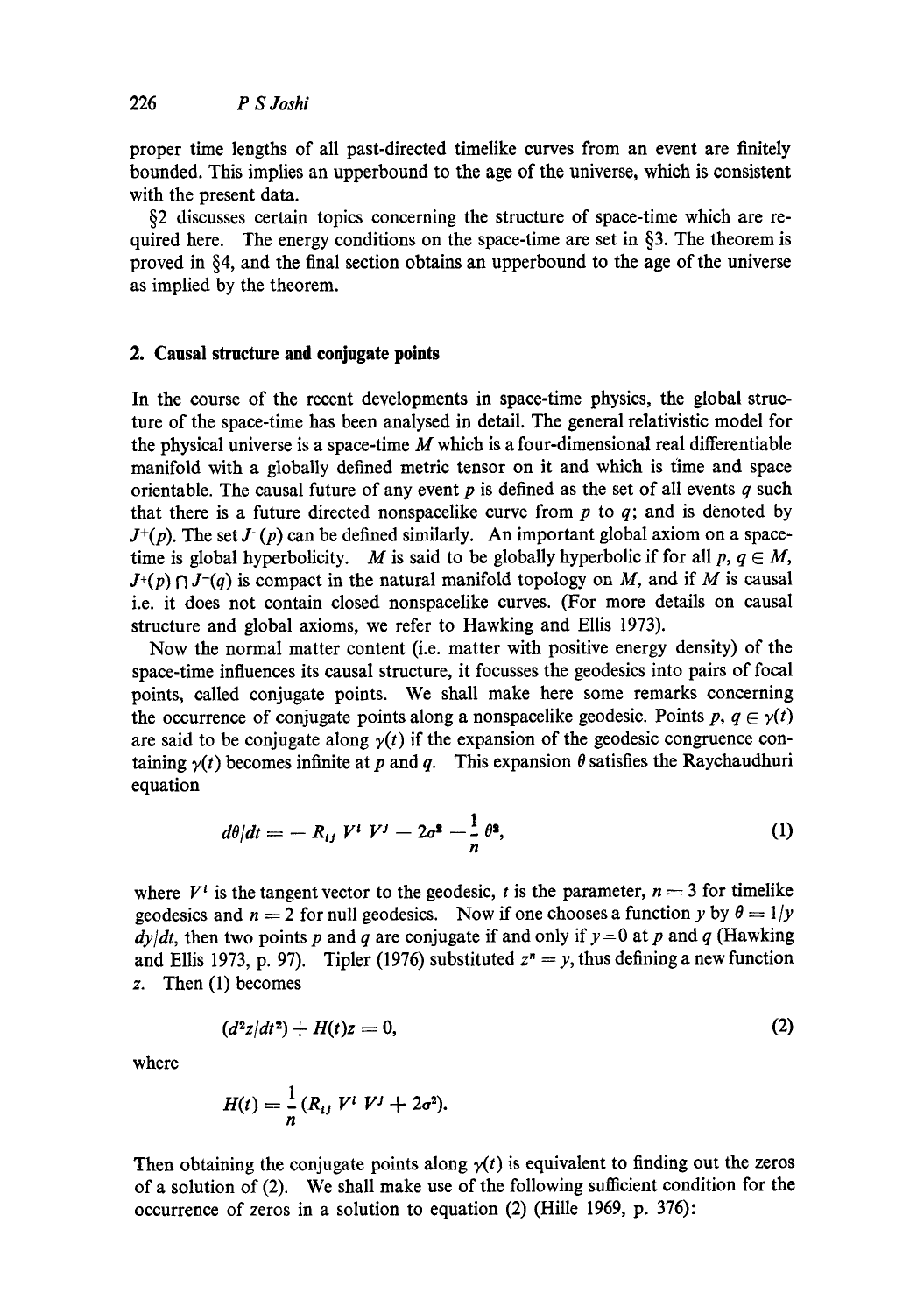*Theorem A*: A sufficient condition that *every* solution to equation (2) have at least *n* zeros in an interval  $(t_1, t_2)$  is that

$$
\inf_{t_1 < t < t_1} H(t) > \left[\frac{n\pi}{t_2 - t_1}\right]^2.
$$

Finally, we mention the relationship between the conjugate points along a timelike geodesic and the global hyperbolicity of a space-time.

*Theorem B* (Avez-Hawking): Let  $p$  and  $q$  be events in a globally hyperbolic set  $N$ such that there is a timelike curve from  $p$  to  $q$ . Then there exists a timelike geodesic from  $p$  to  $q$  of maximal proper time length. Further, a nonspacelike curve of maximal length from  $p$  to  $q$  must have no conjugate points between  $p$  and  $q$ . (For further details and proof see Hawking and Ellis 1973, p. 213).

#### **3. Energy conditions**

The matter content of the universe is represented by a second rank symmetric tensor  $T_{ij}$  on M, which is called the stress-energy tensor of the spacetime. The essential feature that we would like to make use of concerning the microwave radiation is that it contributes to the stress-energy density of the spacetime. The dominant contribution to this comes from the matter and electromagnetism; essentially from the rest mass of galaxies. However, the microwave photons also contribute to this stress energy, which is about  $10<sup>-4</sup>$  of the galactic contribution on the cosmological scale.

The essential energy condition which we shall require to hold for the microwave radiation is that the gravitational force created by its energy density is always attractive and that it has a nonzero value at a given event of the space-time. Also if this radiation came from a hot early stage of the universe, it would be reasonable to assume that if it is present at an event  $p$ , then so is the case at all events in  $J^-(p)$ . Further, we shall assume that all the other matter fields on the spaeetime obey the strong energy condition (Hawking and Ellis 1973, p. 95). Thus we assume the following

*Energy Condition:* For any  $p \in M$  and timelike vectors

$$
V \in T_p, \mathop{R_{ij}}_{\text{(MBR)}} V^i V^j \geq k > 0; k = \text{constant}.
$$

and the same holds for all  $q \in J^-(p)$ . Also, all the rest of the matter fields on M obey

$$
(T_{ij}-1/2 g_{ij}T)V^iV^j\geqslant 0
$$

for all timelike vectors  $V' \in T_p$  (i.e. the strong energy condition holds.) Here  $R_{ij}$  is (MBR)

the Ricci tensor associated through the field equations with the microwave background radiation.

In view of the fact that the microwave radiation is a known type of field whose stress-energy tensor should be of type I, and that its presently observed energy density is about  $10^{-34}$  g/cm<sup>3</sup>; the above condition is fully reasonable. The motivation for the strong energy condition on other matter fields is well-known.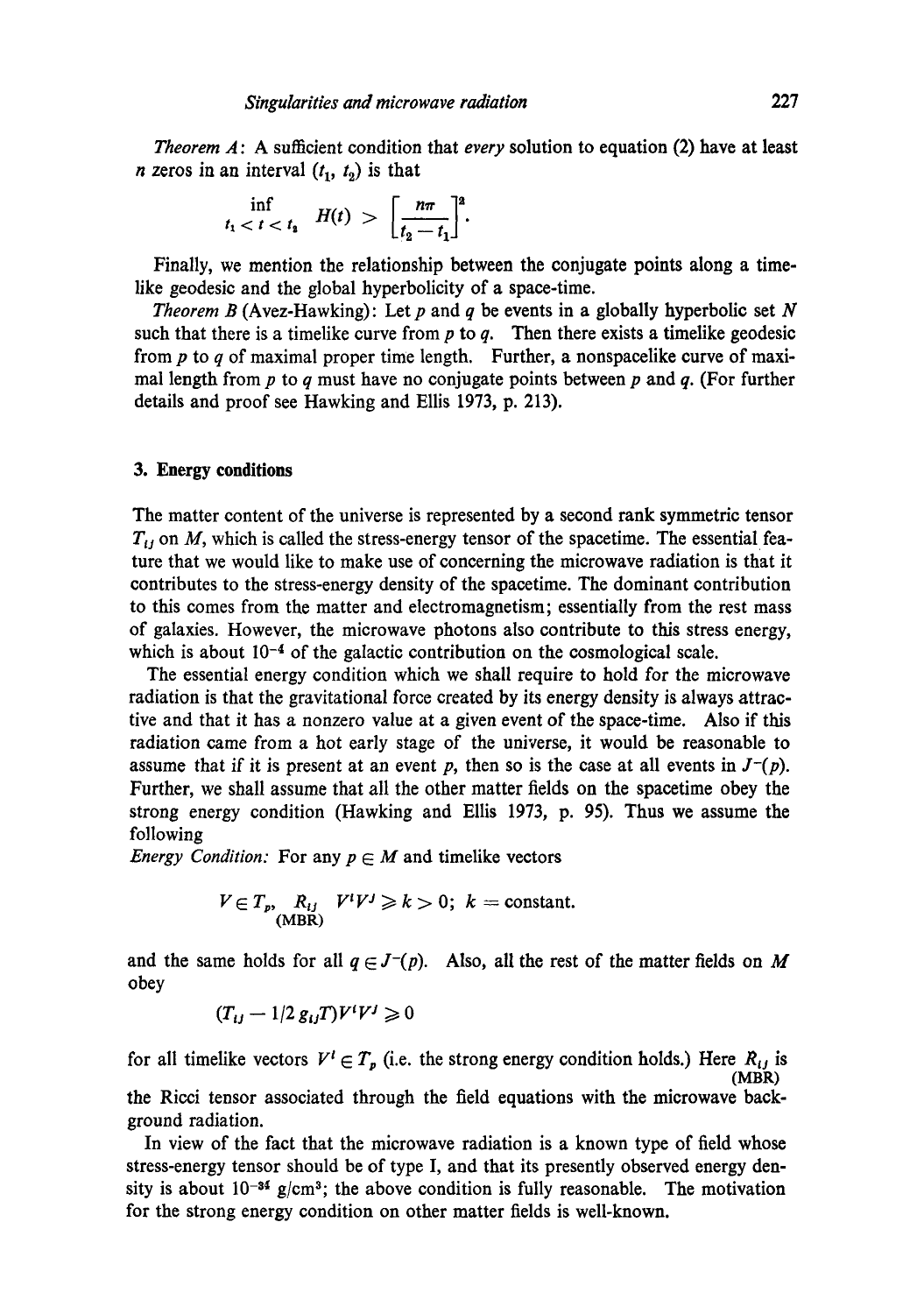## **4. The theorem**

Now we prove the following *Theorem:* Let  $(M, g)$  be a spacetime in which the following hold:

- (a)  $(M, g)$  obeys Einstein's field equations,
- (b) the energy condition mentioned above,
- (c)  $(M, g)$  is globally hyperbolic.

Then all the timelike curves in  $M$  are past incomplete. *Proof:* Let  $p \in M$ . Consider some past directed, endless, timelike curve  $\gamma$  from p. Suppose  $\gamma$  is complete in the past. Let  $\gamma(0) = p$ , and suppose at p we have

$$
R_{ij} V^{i}V^{j} \ge k > 0, k = \text{constant.}
$$
  
(MBR)

Then conditions (a) and (b) imply that we have  $R_{ij}V^iV^j \geq k$  at p and also at all points  $q \in J^-(p)$ . Now consider a point q such that  $q = \gamma(2\pi \sqrt{3}/k)$ . The point q exists since  $\gamma$  is past complete. Consider the space of all nonspacelike curves from p to q. Then M being globally hyperbolic, theorem  $(B)$  implies the existence of a maximal past-directed timelike geodesic  $\gamma'$  from p to q, the length of which is greater or equal to  $2\pi\sqrt{3/k}$ . Now the sufficient condition for y' to contain at least two conjugate points in the interval (0,  $2\pi\sqrt{3/k}$ ), which is according to theorem A

$$
\inf_{0 < t < 2\pi \sqrt{3/k}} \frac{1}{3} (R_{ij} V^{i} V^{j} + \sigma^{2}) \geqslant \frac{4\pi^{2}}{4\pi^{2} 3/k} = k/3,
$$

is seen to be satisfied since  $R_{ij}V^iV^j \ge k$  and  $\sigma$ , the shear is intrinsically positive. Hence  $\gamma'$  contains at least two conjugate points in the interval (0,  $2\pi\sqrt{3/k}$ ). However, this is not possible according to theorem B; a maximal geodesic cannot contain conjugate points. Hence the timelike curve  $\gamma$  cannot be extended in the past beyond the proper time length  $2\pi\sqrt{3/k}$ ; i.e.  $\gamma$  is incomplete in the past. Since the above argument holds for any  $p \in M$  and any other endless, past-directed curve from p, the theorem is established.

Thus it appears that if certain reasonable conditions are satisfied, then the microwave radiation is closely connected with the occurrence of spacetime singularities. Some remarks on the above theorem are in order:

(i) All the known singularity theorems have been proving the incompleteness of nonspacelike *geodesics.* However, the theorem above proves the incompleteness of *any timelike curve* in the *past,* which is an improvement in view of the singularity theory. One would not expect the observers to be moving freely, especially in the early universe. Then the theorem says that *any* observer, either accelerated or freely falling, must encounter a singularity in the past.

(ii) The global hyperbolicity assumption used in proving the above result implies a strong form of predictability in the space-time and it is conceivable that the real universe may not be globally hyperbolic (e.g. see Hawking and Ellis 1973, pp. 205-206). The point here is this: The Friedmann universes have a universal singularity for all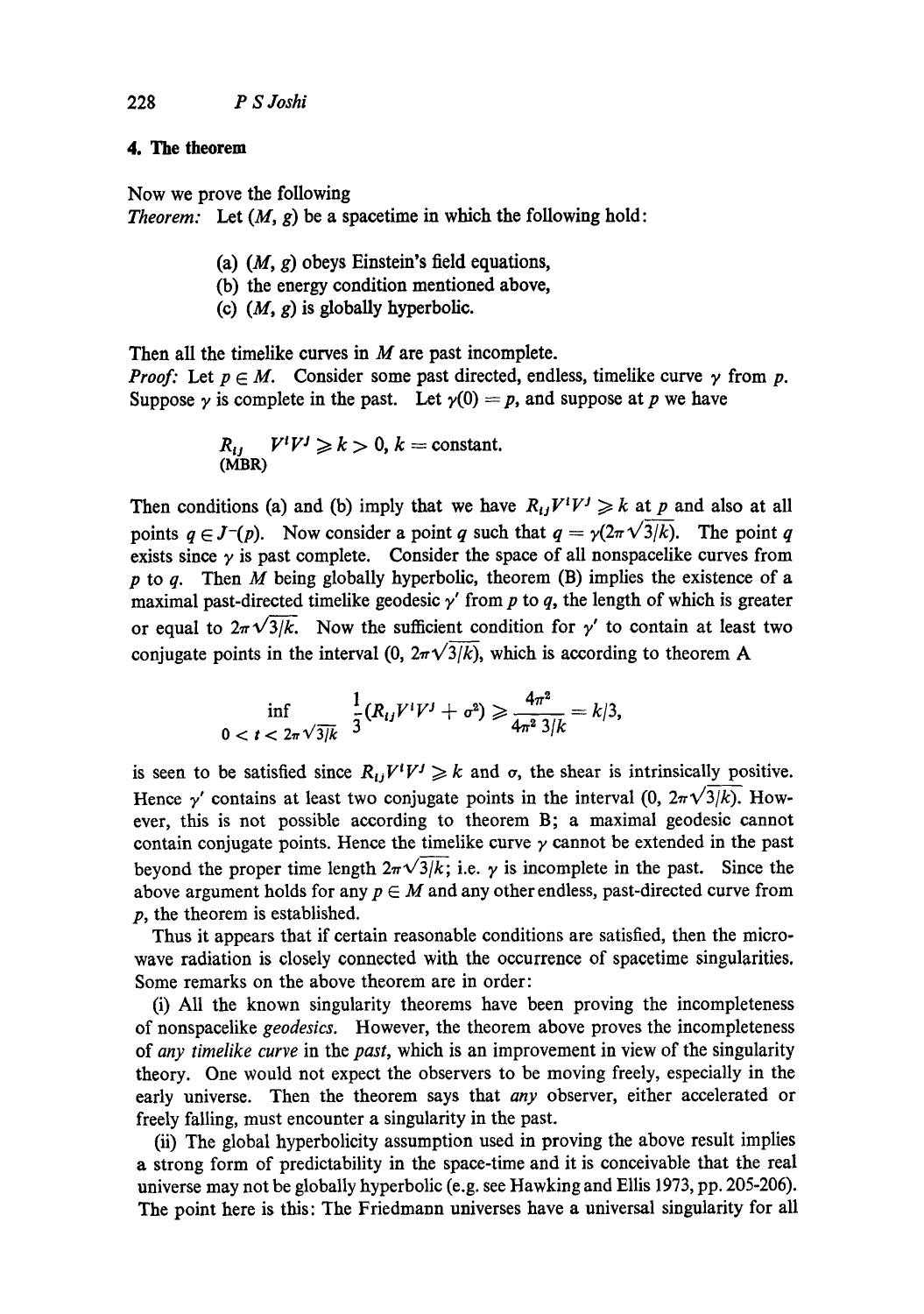past-directed nonspacelike geodesics at  $r=0$ . They are globally hyperbolic and the  $t$ =constant hypersurfaces are global Cauchy surfaces. Finally, a suitable energy condition is also required to deduce the universal singularity. Here we have generalised the situation to all globally hyperbolic universes obeying suitable energy condition and in which the microwave radiation is present.

(iii) Also it is possible here to have information concerning the nature of these singularities. From the results of Clarke (1975), these are very likely to be curvature singularities.

(iv) The theorem offers a possibility to determine an upperbound to the age of the universe, which is discussed in the next section.

#### **5. Upperbound to the age of universe**

Since the observable universe is supposed to be represented by Robertson-Walker universes which are globally hyperbolic, we can think ourselves as being represented at the present epoch by some event  $p$  on some Cauchy surface. Now if at the present epoch we have

$$
R_{ij} V^i V^j \ge k,
$$
 (MBR)

then as we have seen, the theorem sets a limit of proper time extension  $2\pi\sqrt{3/k}$  for any past-directed timelike curve into the past.

Here the point is that the information concerning the constant  $k$  can be obtained by the observation of the energy density of the microwave radiation at the present epoch.

Consider the microwave radiation energy momentum tensor which is given by

$$
T_{ij} = [\frac{4}{3}\rho U_i U_j - \frac{1}{3}\rho g_{ij}].
$$

Now Einstein's equations are

$$
R_{ij} = 8\pi (T_{ij} - \frac{1}{2}g_{ij}T),
$$

which gives

$$
R_{ij} \quad V^i \quad V^j = 8\pi \left[ \frac{4}{3} \rho (U \cdot V)^2 - \frac{1}{3} \rho \right]
$$
  
(MBR)  

$$
= 8\pi \left[ \frac{4}{3} \rho_0 \left( V^4 \right)^2 - \frac{1}{3} \rho_0 \right] \ge 8\pi \rho_0.
$$

So to obtain an upperbound to the age of the universe, one could set  $k=8\pi\rho_0$ . Then the upperbound to the propertime lengths would be  $2\pi(3/k)^{1/2} = 2\pi(3/8\pi\rho_0)^{1/2}$ . Substituting here for  $\rho = 4.4 \times 10$  g/cm<sup>3</sup> and  $G = 6.67 \times 10^{-8}$  dyn cm<sup>2</sup>/g<sup>2</sup>, one gets an upperbound for the age of the universe as

$$
1.24 \times 10^{13}
$$
 years.